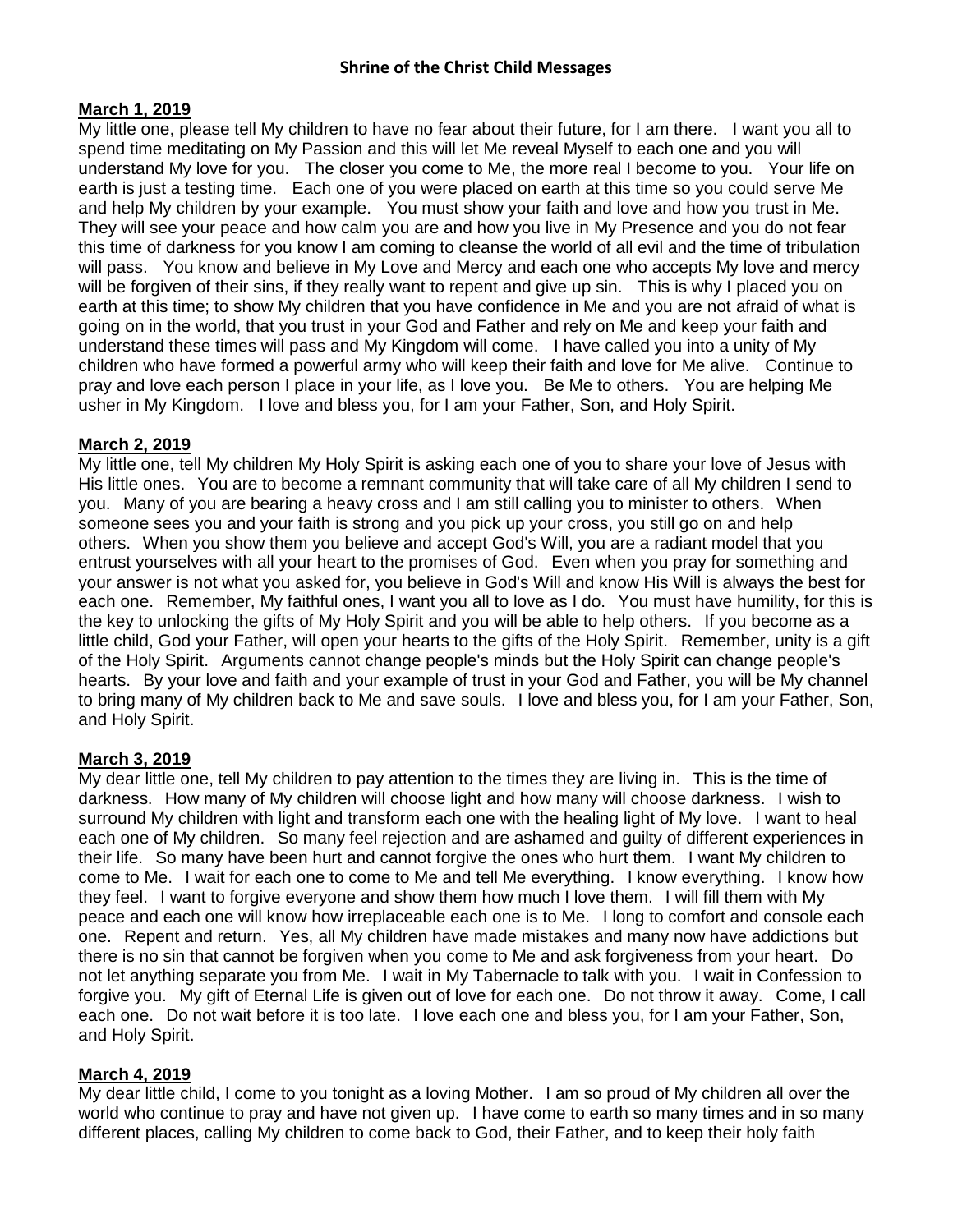alive. My heart breaks because so many of My children would not listen. Your world is so full of sin and evil now. I come to tell you, do not give up. Pray now, My children. Pray your Holy Rosary; each and every prayer from your heart, I turn into a beautiful flower. My Holy Angels place each one before God, your Father. When you pray your Divine Mercy, each one tells your Father how very much you want Jesus to come once again. The first time My Son came to be born as a beautiful baby to live on earth just as you do. And, then He was crucified so all your sins could be forgiven and you could have Eternal Life. You each are loved so much and your Father wants every child to come to Him. He will send His Son once more and this time as Jesus of Love and Mercy, so each one will know how much they are loved and if they say, "Yes", Mercy will wash over each one and they will be who they were created to be. Divine Mercy will cause incredible miracles of healing. I told My children at Garabandal that a great Eucharistic miracle will occur in your lifetime and this will show everyone Jesus Christ's real Presence in the Holy Eucharist. And, this will be the Triumph of My Immaculate Heart and usher in the Era of Peace. So, continue to pray, My children, because each flower is telling your Father in Heaven how much you want Jesus to come. I love and bless each one, for I am your Mother and your prayers bring me joy, in the name of your Father, Son, and Holy Spirit.

### **March 5, 2019**

My dear ones, tomorrow is Ash Wednesday. How quickly time is passing. Lent is a time to unite yourself with Me. It is a time for quiet reflection on My Passion. My first Apostles could not stay up with Me for an hour. Can My children stay with Me this Lent? Can they walk with Me? Can we go through My Passion together? Can they give up something for Me, for I gave up My life for each one to give them Eternal Life with Me. Can My children look at their own life at this time and try to be more like Me to others? Can each one come to Me and make a lifetime Confession and wash their souls clean so they can rise with Me? On Good Friday, will My children stay with Me and walk My path to My Cross with Me? Will you pray for one another and forgive them as I did from My Cross, even your enemies and the ones who have hurt you? Will you have love and mercy for them and will you start your Novena of Divine Mercy, so on Mercy Sunday you will be ready when I come as your Jesus of Love and Mercy? My wish is to share this time with you and each one will become closer to Me and understand how very much I love them and how special each one is to Me. I love and bless you, for I am your Father, Son, and Holy Spirit.

## **March 6, 2019**

My dear one, today after you received ashes, you stopped at the grocery store. A young man you knew came up to you and said, "What happened?" "Why is all that black on your forehead?" You told him, it was a cross, that Lent has started. He became so excited. He said you love God. "Oh, I'm so happy we belong to the same family, God's family". He gave you a hug. You went on to talk to him and told him, "Always love God and put Him first and family, and love others the way God does". He was so happy that he hugged you many times. He made you so happy to see a young man who has a mind of a child and you thought he made such an impression on you, for his love for God and others was real. His heart was open to God's love. Just to love, made him so happy. If only all of God's children would realize it is true.

Each one of you are part of God's family and I created you for love, peace, and joy. I want all of My children to be happy that they are all part of a family. I cannot wait for Divine Mercy to come and all will know how much they are loved. I want to immerse each one in My Love and Mercy and all will realize they are My children and they will also be so happy that each one is a child of God's and belongs to God's family. If My children want to give good things to their children, just wait until you see what I have waiting for Mine. I love and bless you, for I am your Father, Savior, and Holy Spirit.

#### **March 7, 2019**

My dear one, today will pass very quickly as each day does now. Time is short and most have not prepared for My Coming. Each one must begin dying to self, fight against desires of self, and remove sin from your life. Lent is a time to learn to give up things, to teach yourself to do without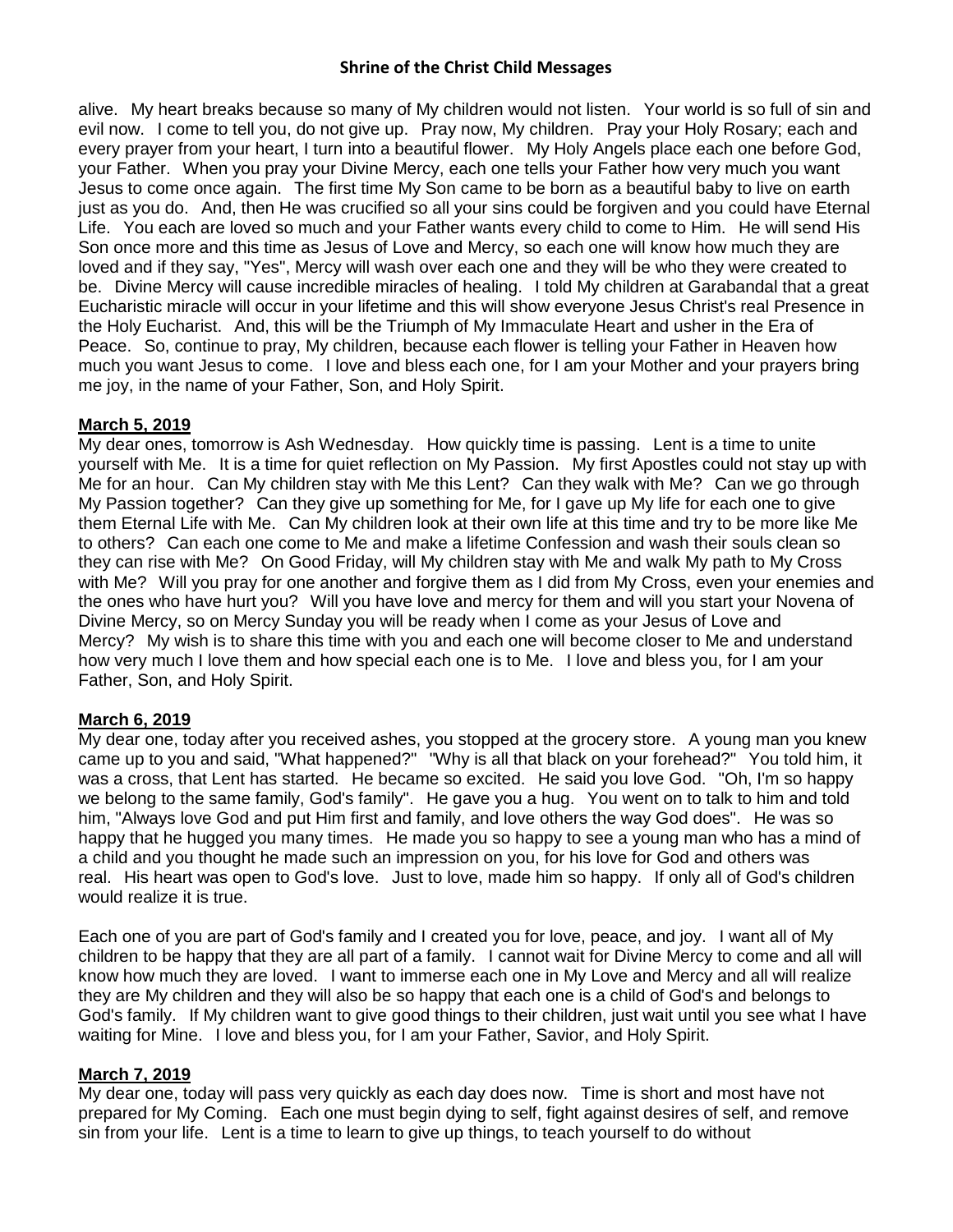something. The most important thing for you to do in this life is to prepare for Eternity. Trust in Me and believe I am with you. Offer all your suffering up to Me, then you are walking with Me on My path to the Cross. Time, My children, is so short. The days are passing so quickly. Do not waste this Lent. Come to Me. Wake up now, for I must come and cleanse your world of evil. The ones who love Me and trust Me will survive the many trials to come in this time of darkness. Come to Me and sit with Me, for I am present in the Blessed Sacrament, always waiting for My children. Fix your eyes on the Tabernacle and love Me and let Me love you. Leave the world of sin and darkness and come to the light of My Love, for I am calling all My children back to Me and My Truth. I love and bless you, Father, Son, and Holy Spirit.

### **March 8, 2019**

My dear one, today you went on a journey with Me. When you prayed your Sorrowful Mysteries on your Rosary, you walked with Me. You came and sat with Me in the garden. You wanted to be with Me and comfort Me. You could understand how I felt. When you prayed the second Sorrowful Mystery, you saw My scourging and how My Body was split open in so many places and you could not stand to look at what they did to Me. And, My Crowning of Thorns, you saw how they pushed the thorns into My Head and felt the pain as they punctured My Skull. The thorns dug deeper into My Head. When I was carrying My Cross, you could understand how heavy it was. You saw My shoulder split in two and how hard I struggled to remain balanced. You saw how they whipped Me. You knew how My Mother felt. You just wanted to walk by My Side. When I fell, you wanted to pick Me up. And then, when I was crucified, you saw the nails in My Hands and My Feet and My Blood pouring down. You looked at My Face turned to the side and you wanted to wash Me, and hold Me, and take My pain away. This Rosary was so real and so special. My child, tell all My children to pray with Me like this and they will understand My Passion and how much I love them, for if the soldiers did not nail Me to the Cross, I would have nailed Myself to it to save you and bring you to Eternal Life. See how much I love you all so very much. Come to Me. Come to Me in Confession. Let all sin go. Make yourself ready, for I love you and bless you, in the name of your Father, Son, and Holy Spirit.

#### **March 9, 2019**

My little one, Lent has begun and it can be a special time for each one of My children. It is a time to grow and die to self. I will give My children grace to walk with Me this Lent and change the things that they need to change in their lives. Many of My children start Lent and give up things but it is very easy to fall and go back and do everything you wanted to change and then give up. My children, you need My Holy Spirit to give you grace and strength. Ask for My Holy Spirit to lead you through each day and give you power to take each day and continue to give up what you know you should. The devil does not want you to become closer to Me. He will tempt you to fall and give up. Do not succumb to his temptations. Ask My Holy Spirit to come and fill you with grace and power to fight all evil. Lent is a time to become who I created you to be. Look deep within yourselves and change the things that you know displease Me. You know, for forty days I was tempted by the devil. He will tempt you every day. Ask My Holy Spirit to give you the power to reject all temptations. Come and spend this Lent with Me with prayer, Holy Mass, Adoration, and solitude with Me. Surrender, My children, yourselves to My Holy Spirit. Make this Lent bring a change to each one and when Easter Sunday comes, you can say, "I did it". I gave myself to My Jesus as He gave His life for me. I love and bless each one, for I am your Father, Son, and Holy Spirit.

## **March 10, 2019**

My child, as you pray tonight, I ask you to open your Bible. I ask you to read Matthew 24. Each day, you ask for Me to come. You see the signs all around you. This Scripture I brought you to explains to My children the times you are living in, signs of the End of the Age. Yes, you will hear of wars and rumors of wars. My children who believe in Me will be hated for loving Me. Many will fall away and betray one another and hate one another. Nations will rise against nations and kingdom against kingdom. There will be famines and earthquakes and this is just the beginning of all suffering; and then, a great tribulation such has not been, from the beginning of time in the world, until now. Many false prophets will arise. Wickedness will be multiplied. Most men's love for God will grow cold, but My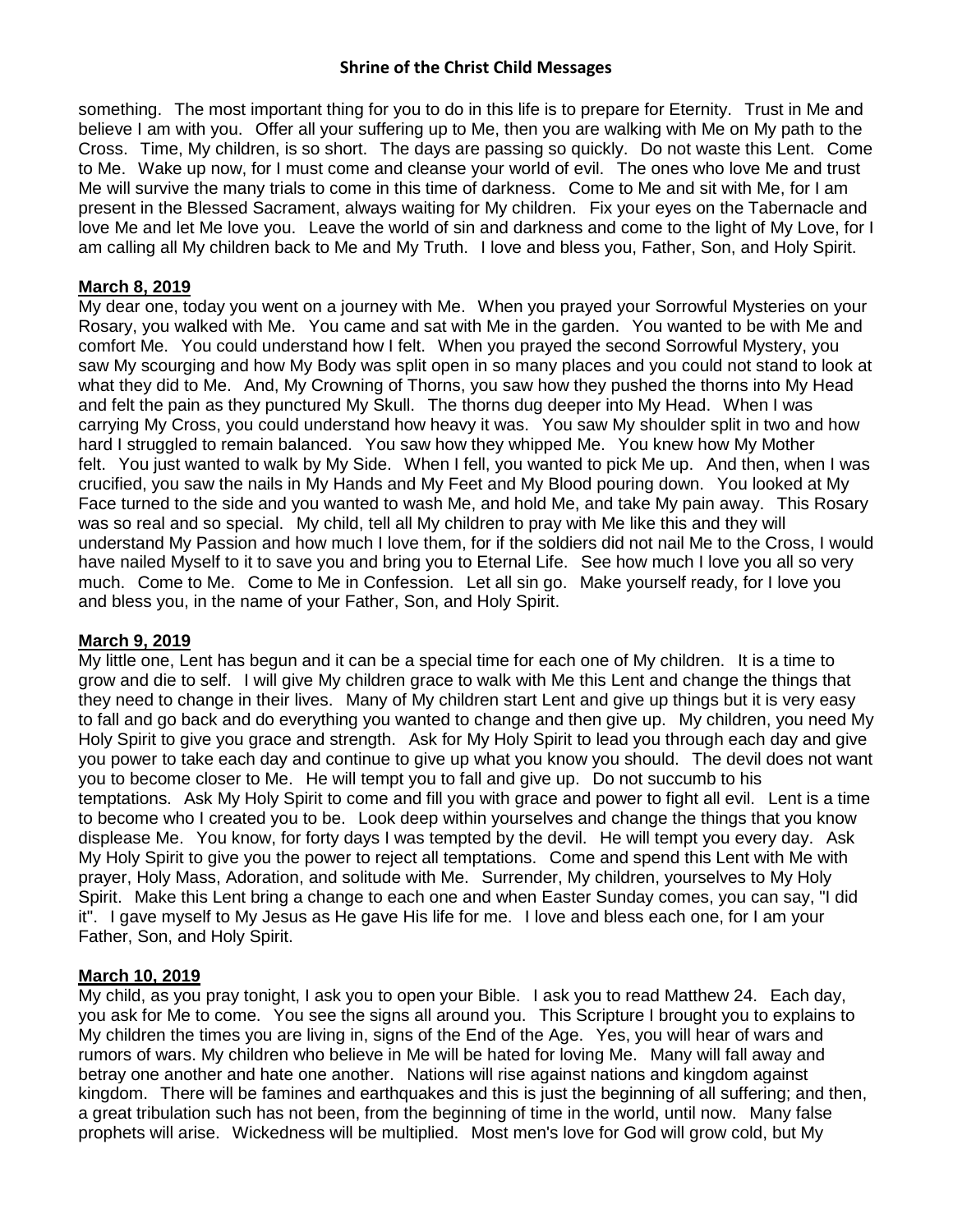faithful ones who endure to the end, will be saved. Immediately after the tribulation, the sun will be darkened and the moon will not give its light. The stars will fall from Heaven and this will be when I cleanse the world of all its evil; and, then the Son of God, coming on the clouds of Heaven with power and great Glory. And, I say to you, this generation will not pass away until all these things take place. Your Bible holds all My Truth. Do not fear or be afraid as these things continue to happen. Know I am always with My faithful ones and they have nothing to fear. Just prepare your soul and be ready to meet your Lord and Savior. I love and bless you, for I am your Father, Son, and Holy Spirit.

#### **March 11, 2019**

My child, do you know I made a promise to all My children, the ones who love me and call Me Father, even if only once, that they would not perish but will have Eternal Life. And, the ones who help My children who do not know Me, I will reward them a hundred times in Eternity, if you tell them about Me. Do My children really know they have a Father who loves them? So many of My children think their God and Father is far away and only wants to judge them. I am a God of love and only goodness towards each one. My Son, Jesus, is in Me and I am in Him with the Holy Spirit. We are all united in love and that makes us one. I want My children to realize your soul is a treasure, and if you obey My Commandments, go to Confession and receive the Holy Eucharist, your soul is full of grace and light. My children, I want you to realize I am within you and you are within Me, for I am the one who created you and you are Mine and My desire is to give each one Eternal Life. What I want from My children is to know Me and love Me. For soon you will realize, the prayer, *Our Father,* that I gave you to pray, will be answered. For, you ask Me for My Kingdom to come and My Will to be done, and you will see Heaven and Earth join and you will be delivered from evil because all evil will be destroyed forever; for I am your God and Father, and I love My children. I bless you, in the name of your Father, Son, and Holy Spirit.

#### **March 12, 2019**

My little one, trust only in Me and do not be afraid of what is going on in your world. Your world is full of darkness and evil. So many of My little innocents were murdered before they were born. Your world calls this, women's rights, I call it murder. My children who love Me and follow Me have nothing to fear so you understand, I must drop My Hand on a sinful world. I will give each one a last chance to repent and change and follow the ways of their God. They must come to realize I am in control. I must reclaim My world for My children who love Me and have faith and obey My Commandments, for My children cannot live in the evil that exists around them. You will see the power of your God. If I created the world, I can destroy the evil in it. You can see all that is going on around you, but do not fear, for your Father has the power to protect you and guide you through these dark days and I will bring you to the light to live in love, joy, and peace forevermore, where every child I create will live forever with their Father who loves them. So, have peace and pray, for your freedom from all evil will come soon. I love and bless you, for I am your Father, Son, and Holy Spirit.

#### **March 13, 2019**

My dear ones, I come to you all today, not as a sorrowful Jesus but with pride and joy. When I see My children come together to pray, it gives Me joy. When I saw you today hang the Stations of the Cross and how happy you were to have them so you could walk with Me and pray along the Way, so you could see what I went through, so you would receive My gift of Eternal Life, it gives me relief. Each day I see so much evil going on in the world and to see children who pray together and work together, and have such love for their God, and Jesus, and our Holy Spirit, it shows Me how much you really love and believe in your faith. It is the way the whole world will be again. I do not want My children to fear anything. I just want for you to continue on the path you are each walking on, for you hold the truth within you. You will keep My Holy Church going through these evil times. The tribulation will not be easy, My dear ones, but you are all in the palm of your Father's Hand. So, what do you have to fear of what is going on around you? You know I promised to send My Holy Angels to protect and guide you and I will send you everything you need. Continue to pray and trust in Me and be together to share your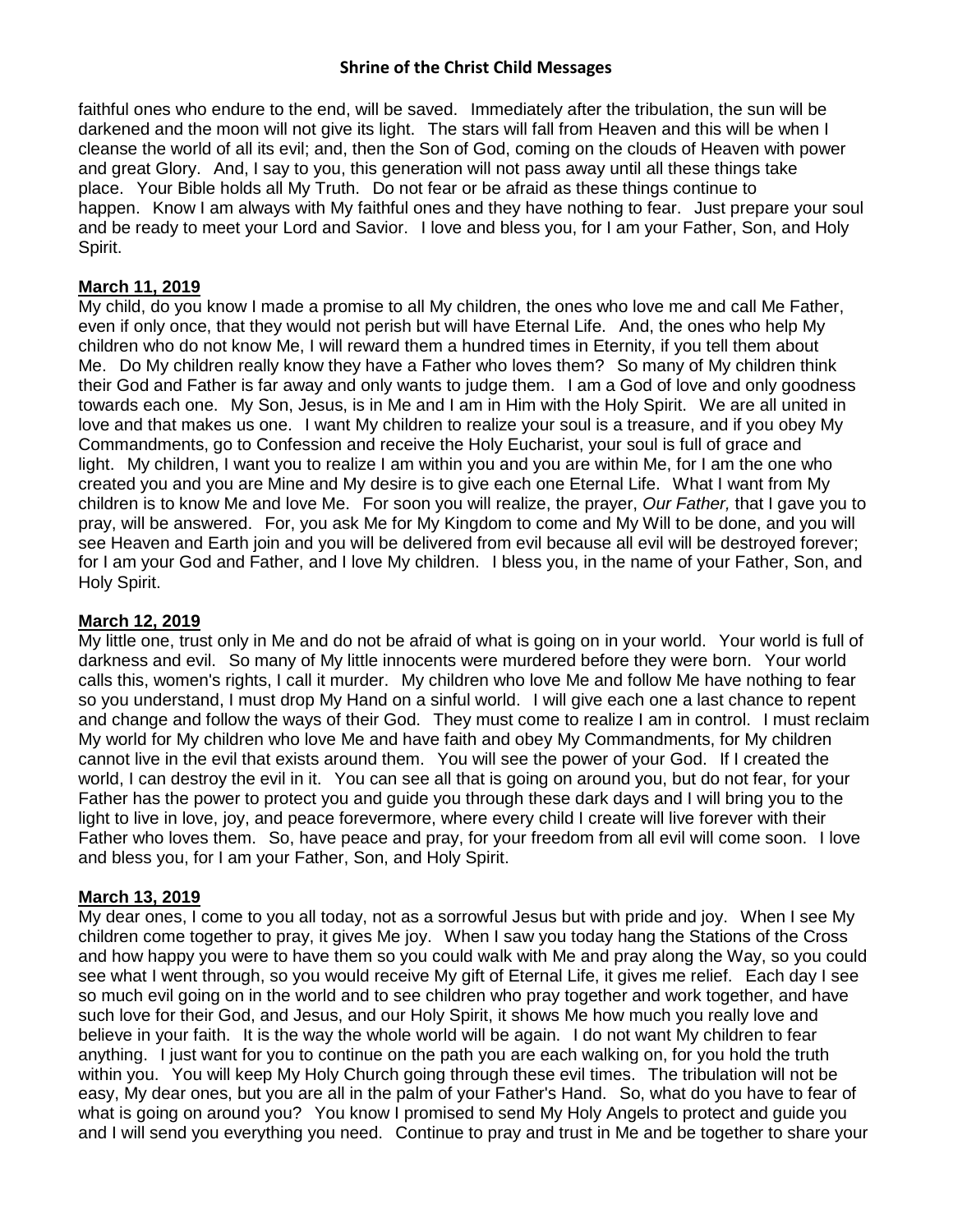faith, for I have chosen each one of you and each one has a special mission, and I will speak to each heart through My Holy Spirit. Just follow your heart, for you each have the gifts of My Holy Spirit and you know the Holy Will of your Father. I love and bless each one, for I am your Father, your Jesus, and your Holy Spirit.

## **March 14, 2019**

My dear ones, I come today as a loving Mother. I see the evil in your world and I am so sorry for My children and so sad, I cry. Many years ago, I revealed to St. Dominic fifteen promises from me, your Mother, for my children who would recite My Holy Rosary. I told him, if my children would recite the Rosary, they would receive special signal graces. I also promised special protection and the greatest graces. My rosary is powerful armor against hell and it will destroy vice and decrease sin. It will cause virtue, good works, and abundant mercy from God, your Father. It will draw you away from the world and My children will desire Eternal Life. If only my children would sanctify themselves by praying My Holy Rosary. My children who pray My Rosary will not perish. If you learn the Sacred mysteries and apply them, your life will never be conquered by misfortune. Your God and Father will not chastise you in His justice. You will remain in the grace of God, your Father, and become worthy of Eternal Life. If you have true devotion for your Holy Rosary, you will not die without the Sacraments of your Holy Church. If you are faithful and pray your Rosary during your life, you will have the light of God and His grace and at the moment of death, you shall participate in the merits of the Saints in Paradise. I shall deliver you from Purgatory myself. If you have been devoted to your Holy Rosary, My faithful children of the rosary will have a higher degree of glory in Heaven. If it is your Father's Will, you shall obtain all you ask of Me by the recitation of the Rosary. If you love your Rosary, you will be aided by Me in your necessities. My Son said, all the advocates of the Rosary shall have the intercession of the entire celestial court during their life and at the hour of their death. You are My children and if you pray your Holy Rosary, this makes you brothers and sisters of My Divine Son, Jesus. Devotion to My Holy Rosary is a great sign of pre-destination, and do you realize, I told My children at Fatima, if you would say the Rosary every day, you could obtain peace for the world. My dear, dear children, you know your Mother gave you these promises, if you pray your Holy Rosary. I came to earth to give the Rosary to St. Dominic, to give it to all My children, because I am a loving Mother. The times are so evil, I am calling you, My little ones to pray, pray, pray to obtain all I have promised you. I want all My children to have Eternal Life. I love and bless each one. Remember, you are in My Immaculate Heart and I placed each one in My Son's Sacred Heart. I was allowed to come to earth to give My children your Holy Rosary. Use it and receive My promises. Wear your Holy Scapular and your Miraculous Medal. I came because I love each one of you so very, very much. These are My gifts to you from Heaven. Please children, listen to your Mother and do not let the evil around you and satan take you from Me. For, by your prayers and faith, you are My children who will help Me crush him. I am calling you and praying with you. Every time you pray, praise and thank your Father in Heaven for your Holy Faith. I bless each one in the name of your Father, Son, and Holy Spirit.

# **March 15, 2019**

My dear ones, you can see all the signs I have been sending to the world. My children who believe need to prepare for the coming tribulation of the antichrist. I told you, you could not look into the eyes of the Antichrist or worship him. This is why, after the Warning, you will have to get rid of all phones, tv's and computers. When the antichrist will declare himself, I will call My faithful ones to a refuge. After the Warning, many more of My children will receive My Cross upon their foreheads. By My instruction, My Holy Angels will lead each one who has the mark of My Cross upon them, where I wish each one to go. I will be sending My Legions of Good Angels for your protection. As this draws closer, you will see many more signs. Prepare now, listen to your hearts, for My Holy Spirit will tell you what to do. You are seeing devastation from storms, floods, fires, earthquakes, volcanoes, and there will be much more to come. My Warning is drawing closer. After My Warning, you will have about six weeks to do all I wish for you to do. Prepare your souls now with Confession, Holy Mass, and prayers. You have read in Scripture of My multiplication of food, how I multiplied fish and bread to feed five thousand. At My refuges, you will see the same multiplication of water, food, and fuels. My faithful will be able to survive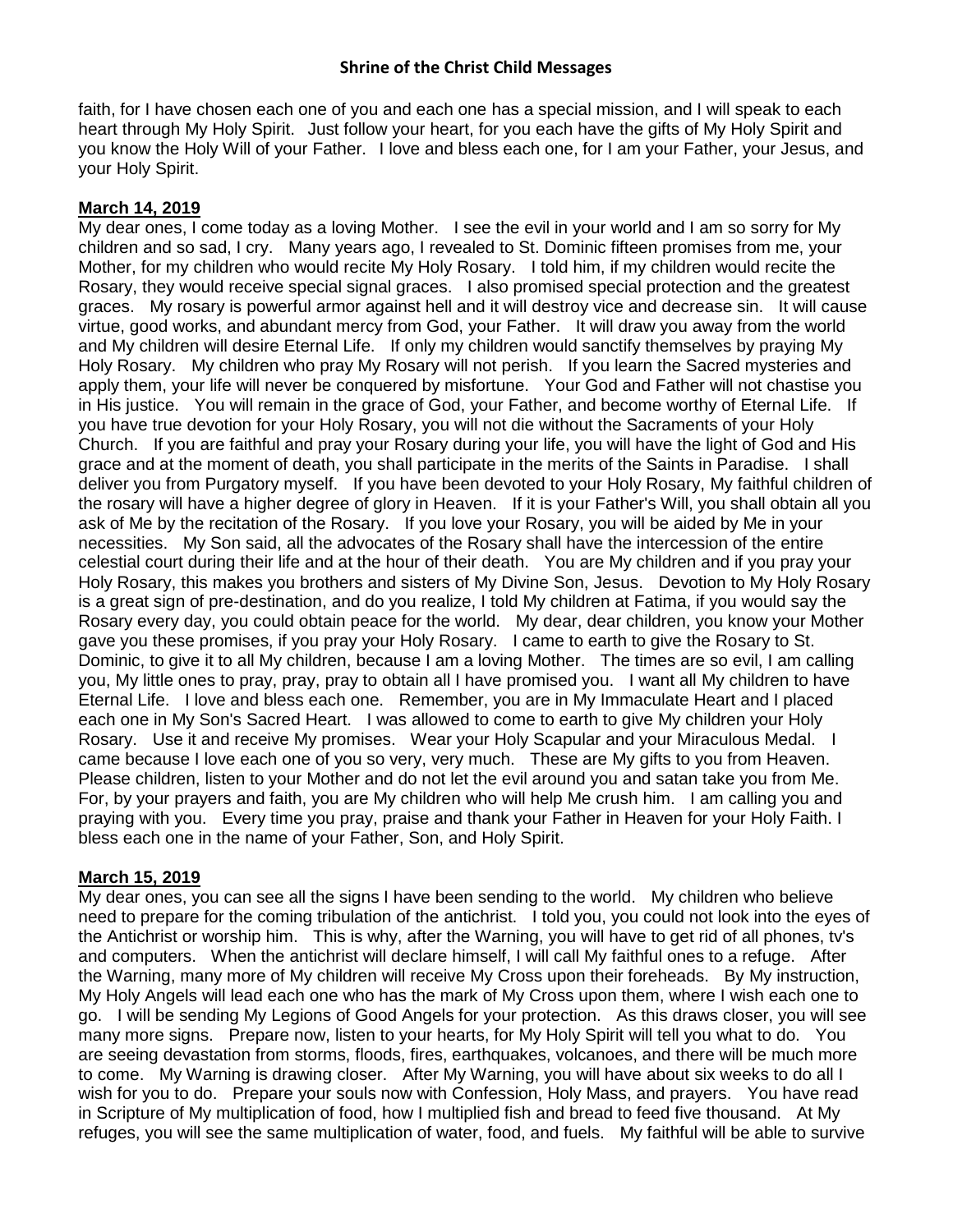the tribulation. Just trust in Me. You know how short your food supply is in your grocery stores. I have asked My faithful ones to acquire six months' supply of food for each family member. This is the time to begin this and then, I will multiply everything to last through the tribulation until you enter My Era of Peace. It is not a time for fear. It is a time for prayer and trust and to listen to My Holy Spirit within you. I am always with you and I love and bless you, for I am your Father, Son, and Holy Spirit.

#### **March 16, 2019**

My dear one, I know how much I love all My children and I see how life can be full of gloom in your world of evil, at times. But, lift your hearts to Me. Let go of all irritations. Awake to the dawn of renewed hope. Come to Me each day and know each day is a gift of My love to you. Let Me lead you step by step and ask Me to help you. Keep your eyes fixed on Me and do not focus on self, for you are unable to do anything without Me. Allow Me to cover you with My love each day. Learn to rely on Me. Let Me manifest Myself to you. Believe without seeing or feeling, just know I am your Lord. I made the universe and I made you. Let Me dwell within you, for I am the Creator of all things and I want My children to let Me be part of their everyday life. Call on Me to help and guide you. All My children are equally loved but not all equally love Me. All I want is your love. Let Me cover you with My love for you. I want all My children to come! I bless you for I am your Father, Son, and Holy Spirit.

### **March 17, 2019**

My Children, your world races for destruction. You must lift your hands in prayer and intercede for the world. A great battle is being waged for souls. You all must have courage and be courageous. You must lift yourself out of your evil world and place yourself on a spiritual plain. You must pray for yourself as well as others. Many events lie ahead. Do not neglect the needs of your soul. Be ready, My children. Seek My Will and believe I want you to become Saints and do not fear. Prayer and love is the answer. Your faith must be strong as you see all that is taking place around you. Know your Father's justice must come to a sinful world. Surround yourselves with the ones who obey and live My Commandments. Band together, for I am preparing you for the battle that lies ahead. Look at the times in which you live. Do you see how they fulfill the prophecies given long ago? Walk with Me on the road of Salvation. Love one another as I love you. Be Me to others. Be at peace and know I will guide you through these times. Pray, My children for all that is coming soon to your homeland. I love and bless you, for I am your Father, Son, and Holy Spirit.

## **March 18, 2019**

My dear children, pray and do not let yourselves be drawn into sin by the ways of the world. In the world in which you live, sin is not sin to My children anymore. If My children want to live together without the Sacrament of Marriage, it is just fine. If they are not ready to have a baby, most believe just abort the baby. It is only a mistake. I'm not ready for a child. It would be too much trouble. In your world, sex is just fine with anyone. Man can be with man, woman with woman. Everyone can do anything they please, as long as it makes you happy. Repent, for I am coming and I will tell you who is in charge and whom you shall obey. I gave My children Commandments. Sin is still sin, My children. This is Lent. This is a time to stand up and keep your faith alive. My faithful ones, walk with Me and turn your back on false teachings. Trust only in Me, My children, and know I have called you to be a follower of My Truth. I will lead you through these evil times. You may face criticisms for your belief in Me and preparing for My Coming, but do not worry what others think. Make your souls ready. Do not be afraid to speak the truth. Stand up and show others with your actions what you believe in. Little time is left before you see what sin has called down upon My children, who will not change their sinful ways. My justice must come to a sinful world. I love and bless you for I am your Father, Son, and Holy Spirit.

#### **March 20, 2019**

My dear one, tell My children I long for each one to come to Me. Every day that you live, I am calling you to Me. Time is going so fast. Take time, My children to come to Me in the Sacrament of Confession. Give Me your heart. Let all bitterness go, forgive everyone who has hurt you as I have forgiven you. Each one's life is very short and goes by very fast. Life is a test. Trust in Me, read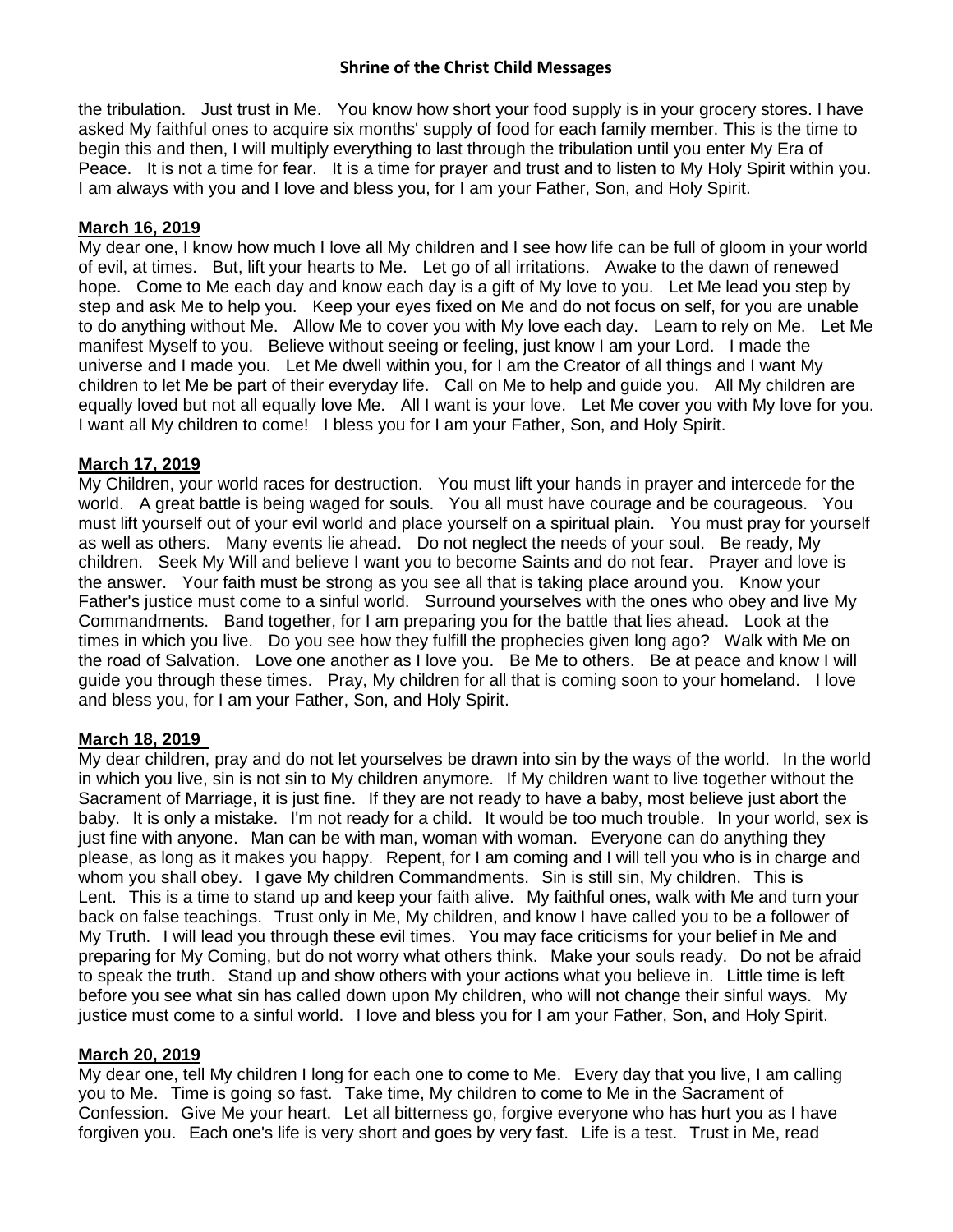Scripture, and follow the path I have set before you. Do not believe that I am a God of acceptance, for My children, I cannot accept sin. I love each one and want to give each one the gift of Eternal Life. Let the world go. You do not need what the world offers. You need to make yourself ready to meet your God and make your life a prayer. Offer all you do to Me. Trust in Me and know I am always with you. Love each and every one I send into your life. Do not waste any time on bitterness. Give everything to Me and set yourself free. If I could be crucified for you and said, "Father, forgive them for they know not what they did", can you learn to forgive others for what they did to you and pray for them? Repent now. Let Me heal you. I love and bless you, Father, Son, and Holy Spirit.

### **March 22, 2019**

My dear ones, I know what you are living through in these dark days. When you turn on the news, you hear of so many evil things taking place each day all around you. Sin is darkness and it is destroying your world. You see famines, earthquakes, storms and floods, wars and rumors of wars. There is so much sickness and everyone seems to be suffering in one way or another. Each day, you must believe I am with you. Continue to say, "Jesus, I trust in You." Say this over and over and believe I will guide you through all the darkness and keep you away from the evil one. When you think of Me and talk with Me, you are in prayer. Let your prayer be your life, and the way you live your life and love and do for others, be your prayer. Communicate with your God. You will learn My Ways of love, for I am coming as your Jesus of Love and Mercy. I give you My blessing, in the name of your Father, Son, and Holy Spirit.

### **March 23, 2019**

My dear ones, please pray every day for My good and holy Priests and deacons. Many have given their life for Me and many will understand the evil that is now taking place in My Holy Church. The evil one wants nothing more than to destroy My faithful ones. For a short time, the Antichrist will come to power. But then, all will see who has the real power. For My faithful children who love Me will have Paradise forever with Me. My Holy Church will come back to splendor by the power of your God and Father. I love and bless you. The battle has been won, the Glory shall come, for I am your Father, Son, and Holy Spirit.

#### **March 24, 2019**

My little one, tonight you can hear the thunder and the storm outside and you are not afraid, for you know it is in the power of your Father. My child, there are many storms to come soon. Ask all My children to pray for the west and east coasts of your country. Pray for all My children that will be affected. You are about to see many changes in your country and the world, for I must cleanse the world of sin and evil. These changes will increase and cannot be stopped unless mankind repents of his evil ways. I will not allow My children to continue to live in sin. I will not allow the sin of abortion to continue. Man cannot be the one who decides who lives and who dies. I am coming soon and all My children will have a choice to make, for they will know I am God and My Truth will be followed or they will not have Eternal Life. I came the first time to suffer and die, so when you repent, all sins could be forgiven. How many take time for Confession? How many take time to pray now. So many churches are empty. And now, evil is in My Holy Church that I started at the Last Supper. When I come again as Jesus of Love and Mercy, it will be the last chance. My children will follow My Truth or perish, for I am the Way, the Truth, and the Light. I love and bless you, for I am your Father, Son, and Holy Spirit.

#### **March 25, 2019**

My dear one, as you pray and walk with Me, doing the Stations of My Cross, you see how I was condemned to death and how hard it was to carry the Cross. I accepted it for all God's children's sins so they could be forgiven. You saw Me fall for the first time, and, you understand when I met My Holy Mother how she felt and how her heart was broken. My child, your heart has also been broken by the death of your child. You know Simon had to help Me carry My Cross. It was so heavy. No man could carry it by himself. My dear Veronica took her veil to wipe My Face. Then, I fell a second time. I had to force Myself to get up and go on. And yet, what did I tell the women who wept for Me. I told them to weep for their children, for sin is what caused this. And then, I fell a third time. I could hardly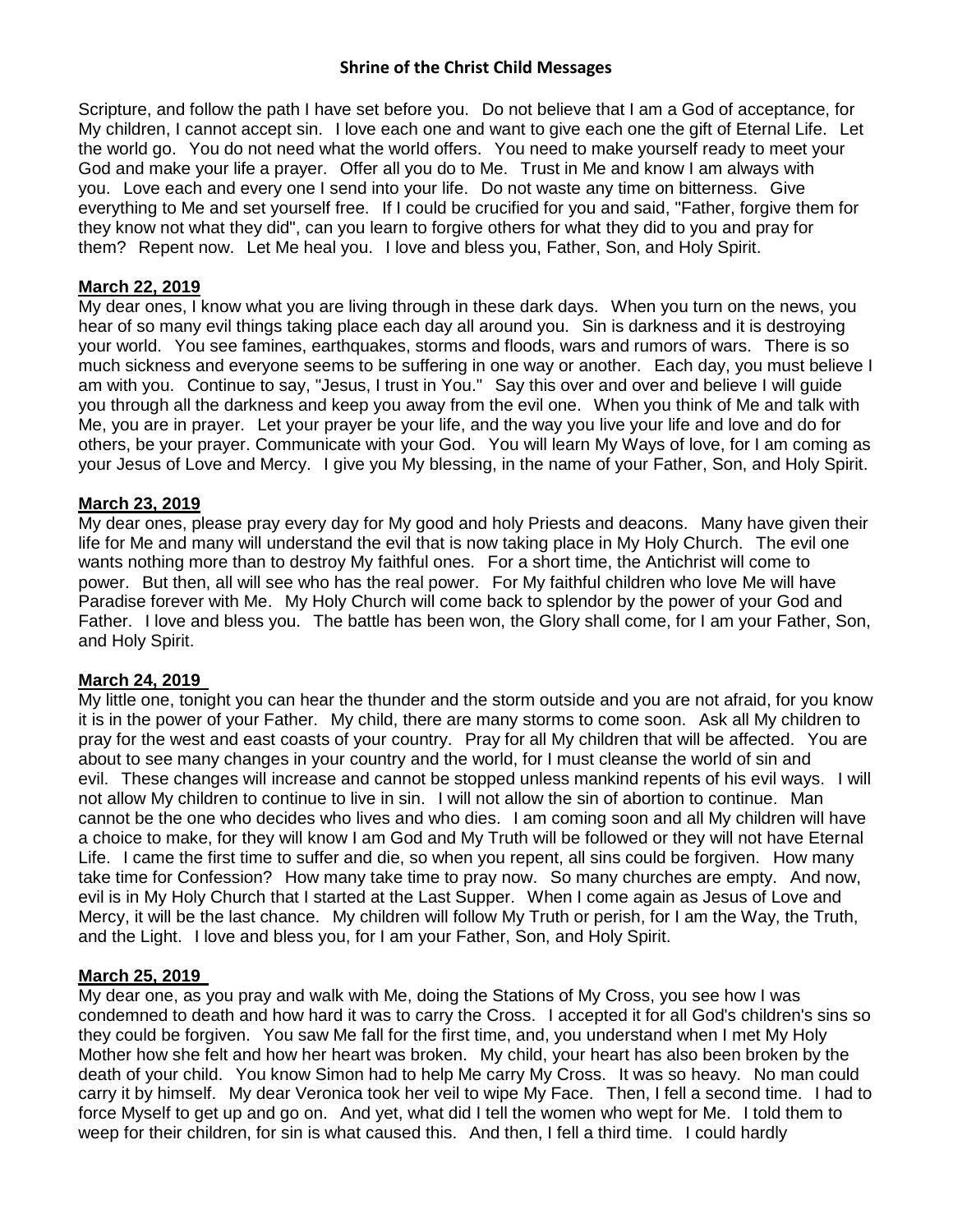move. The soldiers would not stop beating Me. And then, I was stripped of all My garments. They were stuck to Me by My own blood, and when they ripped them off, all My skin came off with them. Every bone in My Body was hurting. The pain was so great but the pain of My children's sins hurts more. And then, I was nailed to the Cross. I thought of you and all My children who would love Me, as the nails went into My Hands and My Feet. And then, I died upon My Cross. All I wanted to do was save My children so they could have Eternal Life. And then, I was taken down from My Cross and placed in My Holy Mother's arms. Do you understand why I sent you the Pieta statue? You asked Me for this statue ever since you were a little girl. You would come and place holy water on My wounds to make Me feel better. Your love has always made me feel better. And then, they placed Me in My Tomb. But, My child, did I not rise on the third day? Death could not keep Me down. Tell My children to be strong, pick up your cross and walk with Me, even though you suffer now, soon My dear ones, all suffering will be a thing of the past. I am coming once more to call all My children back to their God and Father. All death and suffering and evil and sin will pass away forever, for I love and bless each one. Time is very short. Be ready, My children. Die to self and come to Confession. Clean your souls for Eternal Life with Me, for I am your Father, Son, and Holy Spirit.

### **March 27, 2019**

My dear faithful ones, I come to you today with My Sacred Heart held out to each one of you as you gather in prayer and walk with Me during Lent to meditate on My Passion. I take each one of you deep within My Heart. As you each stay in My Heart, I love and protect you. You realize the times you are living through but I also want you to know, by your love and faith in Me, your Savior, you have nothing to fear, for I am here to love and guard you each and every day. You are all walking on the path that I have put before you and it brings Me great joy and makes My Heart pour out love and graces to each of you. You are the ones chosen before you were born to do My Holy Will on earth during these times. I realize each one of you have different sufferings and sometimes, it is hard to continue on, but My children, you will not fail even if you fall at times. Just remember, I also fell three times, but you will rise again to carry on and when all evil is destroyed forever, you will never suffer again. So today, I give each of you My Sacred Heart full of love for you, for you are the ones that bring Me joy and consolation. I love and bless you, for I am your Jesus of Love and Mercy. I bless you, in the name of your Father, Son, and Holy Spirit.

## **March 28, 2019**

My dear one, how I weep over My Holy Church, for soon My Church will be completely divided. Do not follow the Priests or Bishops who are not following the teachings of My Church. Priests are leading My sheep astray. Some of My true believers are being persecuted and will even be put to death. Pray, and tell My children to pray, for evil has entered My Church and only the ones who love their faith and really believe with all their heart that I am coming, will be able to go on, for the chastisement will be very great and many will fall away from the faith. This is the time when most children will believe the lies of satan and fall away. You must be strong and know the truth of what your Church stands for. Keep your faith and share it with others. After Divine Mercy, your Church will rise in splendor once more. Make yourself ready to meet your God. Come to Confession now and pray for one another. Time is running out. Understand, I must come to earth and crush all evil. Pray, My children, repent of all sins so I can lead you to a New Heaven and Earth. I love and bless you, for I am your Father, Son, and Holy Spirit.

## **March 29, 2019**

My child, each and every day now, My children are seeing many things transpire. Natural disasters are everywhere. Did I not say, there would be signs everywhere? Will My children open their eyes? The storms, earthquakes, fires, tornadoes are everywhere. Many have lost everything. Many are homeless. So many of My children are addicted to drugs and so many suicides are happening every day. Some do not even want to live anymore. Wars and rumors of wars are everywhere. So many are building more and more nuclear weapons to destroy each other. Just look at your mass shootings, even in your schools; people killing others like life does not matter at all. Families are being destroyed. And then, My child, how many of My children I create do not have the right to be born because their own